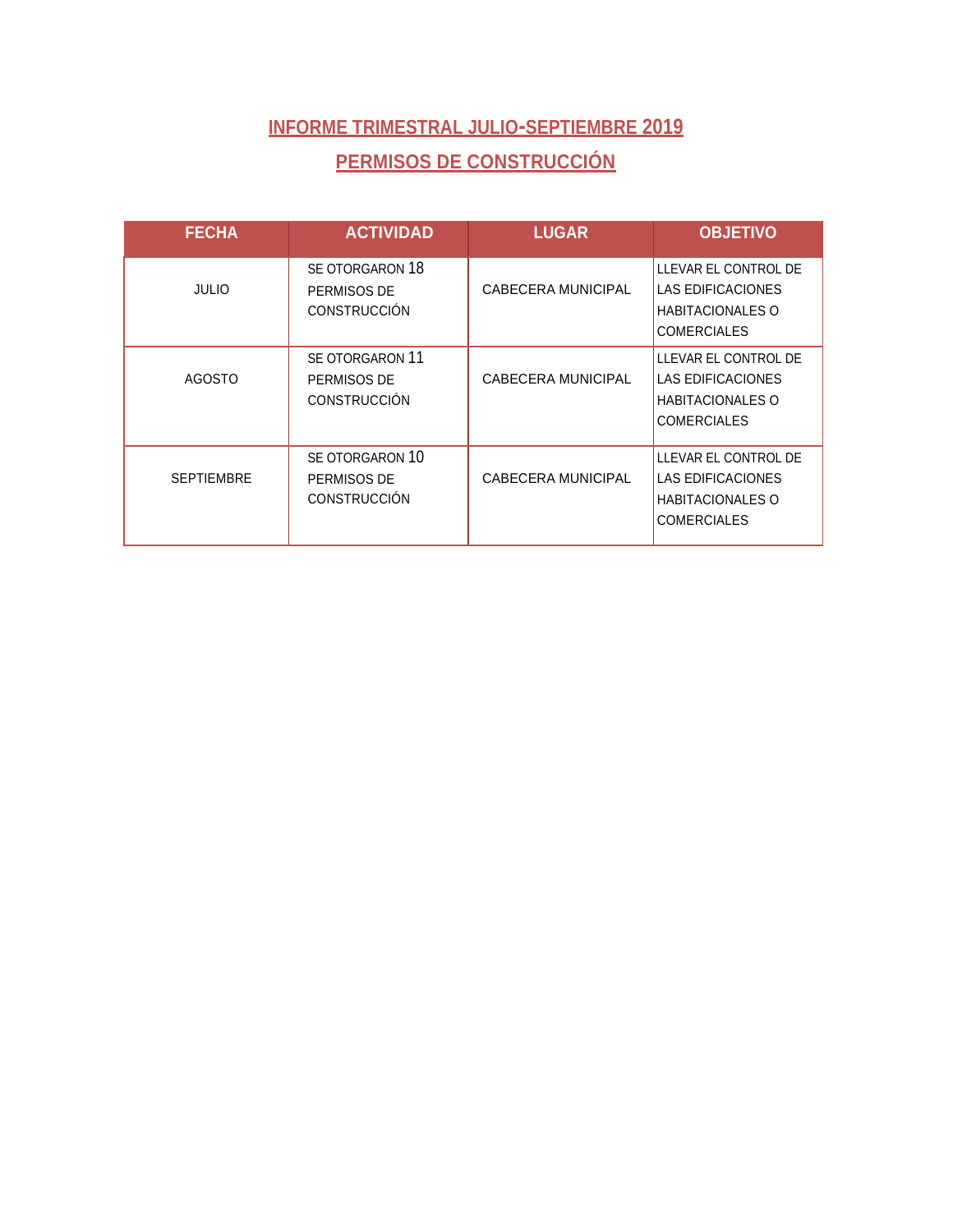# **INFORME TRIMESTRAL JULIO-SEPTIEMBRE 2019 PERMISOS DE SUBDIVISIÓN**

| <b>FECHA</b>      | <b>ACTIVIDAD</b>                                     | <b>LUGAR</b>                               | <b>OBJETIVO</b>                                                                    |
|-------------------|------------------------------------------------------|--------------------------------------------|------------------------------------------------------------------------------------|
| <b>JULIO</b>      | SE OTORGARON 21<br>PERMISOS DE<br><b>SUBDIVISIÓN</b> | CABECERA MUNICIPAL Y<br><b>COMUNIDADES</b> | LLEVAR EL CONTROL DE<br>LAS VENTAS DE<br><b>TERRENOS Y EL</b><br>DESARROLLO URBANO |
| <b>AGOSTO</b>     | SE OTORGARON 13<br>PERMISOS DE<br><b>SUBDIVISIÓN</b> | CABECERA MUNICIPAL Y<br><b>COMUNIDADES</b> | LLEVAR EL CONTROL DE<br>LAS VENTAS DE<br>TERRENOS Y EL<br>DESARROLLO URBANO        |
| <b>SEPTIEMBRE</b> | SE OTORGARON 17<br>PERMISOS DE<br><b>SUBDIVISIÓN</b> | CABECERA MUNICIPAL Y<br><b>COMUNIDADES</b> | LLEVAR EL CONTROL DE<br><b>LAS VENTAS DE</b><br>TERRENOS Y EL<br>DESARROLLO URBANO |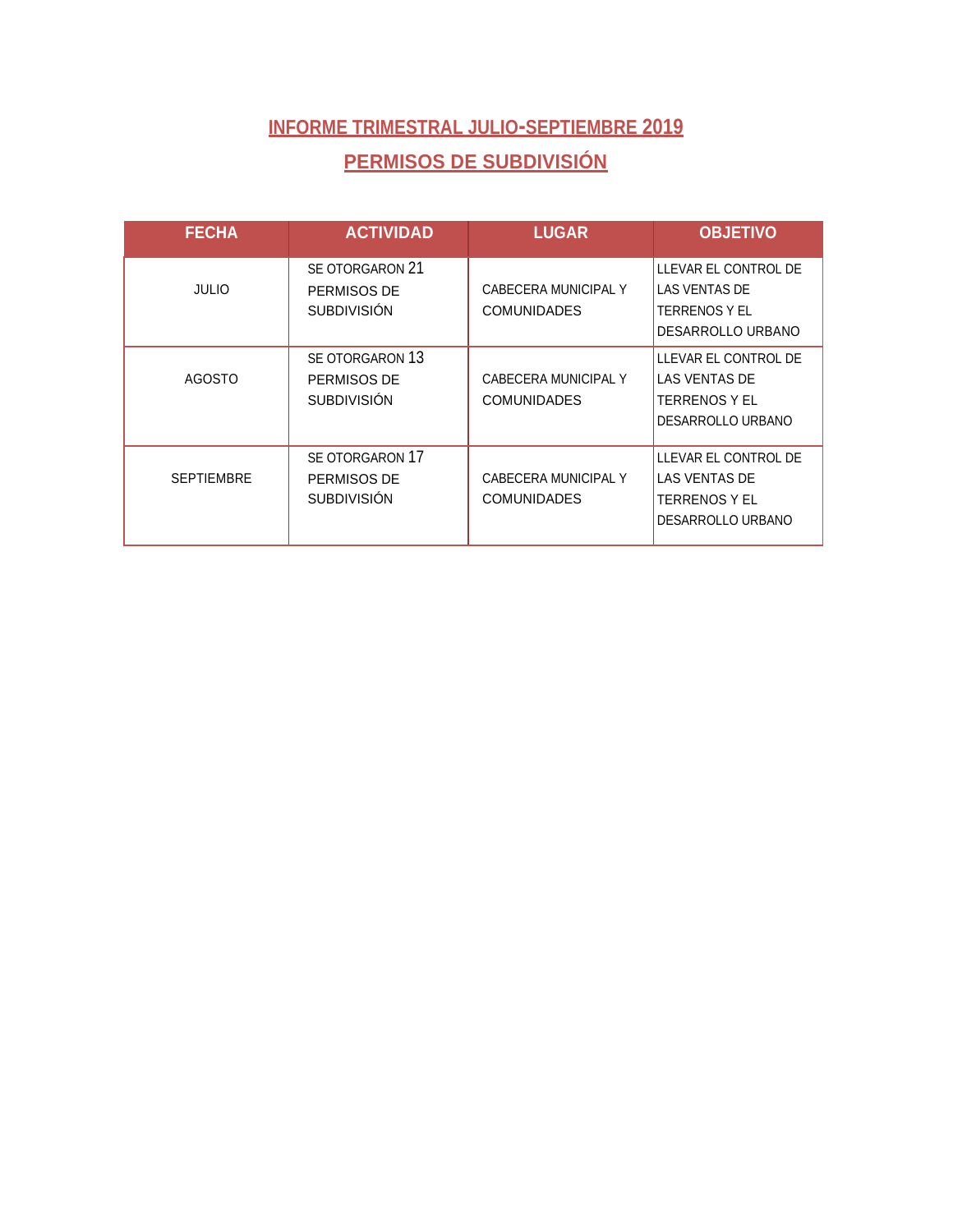### **TALA Y PODA**

| <b>FECHA</b>      | <b>ACTIVIDAD</b>                                      | <b>LUGAR</b>                               | <b>OBJETIVO</b>                                                                |
|-------------------|-------------------------------------------------------|--------------------------------------------|--------------------------------------------------------------------------------|
| <b>JULIO</b>      | SE OTORGARON 9<br>PERMISOS DE TALA Y/O<br><b>PODA</b> | CABECERA MUNICIPAL Y<br><b>COMUNIDADES</b> | EVITAR DAÑOS Y<br>AFECTACIONES A<br><b>CONSTRUCCIONES</b><br><b>EXISTENTES</b> |
| <b>AGOSTO</b>     | SE OTORGARON 2<br>PERMISOS DE TALA Y/O<br><b>PODA</b> | CABECERA MUNICIPAL Y<br><b>COMUNIDADES</b> | EVITAR DAÑOS Y<br>AFECTACIONES A<br><b>CONSTRUCCIONES</b><br><b>EXISTENTES</b> |
| <b>SEPTIEMBRE</b> | SE OTORGARON 3<br>PERMISOS DE TALA Y/O<br><b>PODA</b> | CABECERA MUNICIPAL Y<br><b>COMUNIDADES</b> | EVITAR DAÑOS Y<br>AFECTACIONES A<br><b>CONSTRUCCIONES</b><br><b>EXISTENTES</b> |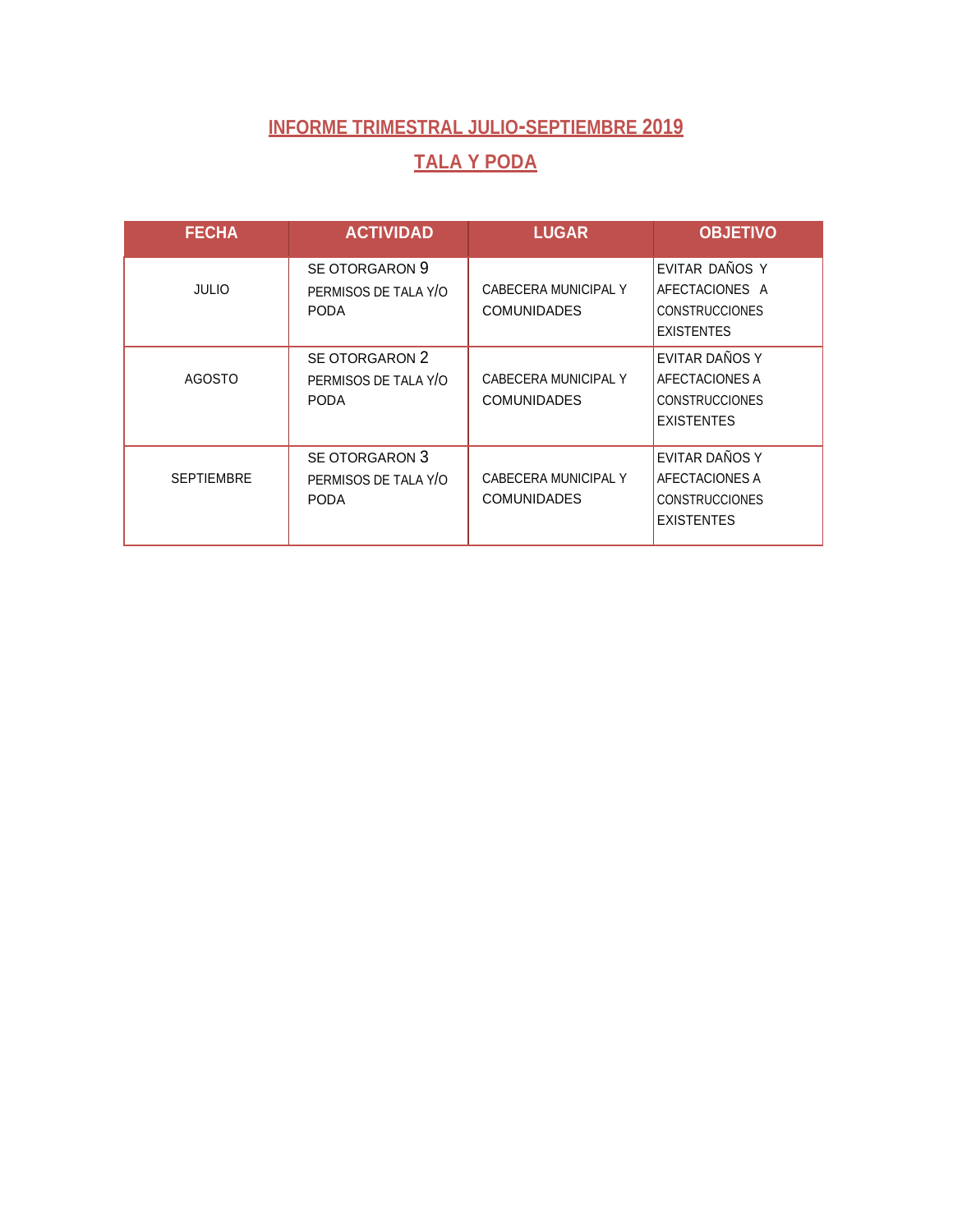### **INFORME TRIMESTRAL JULIO-SEPTIEMBRE 2019 DICTAMEN USO DE SUELO**

| <b>FECHA</b>      | <b>ACTIVIDAD</b>                                  | <b>LUGAR</b>        | <b>OBJETIVO</b>                                                                    |
|-------------------|---------------------------------------------------|---------------------|------------------------------------------------------------------------------------|
| <b>JULIO</b>      | NO HUBO DICTÁMENES<br>DE USO DE SUELO             | CABECERA MUNICIPAL  | LLEVAR EL CONTROL DE<br>LOS CAMBIOS QUE SE<br>PRETENDE DAR A CADA<br><b>PREDIO</b> |
| <b>AGOSTO</b>     | NO HUBO DICTAMENES<br>DE USO DE SUELO             | CABECERA MUNICIPAL  | LLEVAR EL CONTROL DE<br>LOS CAMBIOS QUE SE<br>PRETENDE DAR A CADA<br><b>PREDIO</b> |
| <b>SEPTIEMBRE</b> | SE OTORGO 1<br>DICTAMEN DE USO DE<br><b>SUELO</b> | <b>MECHOACANEJO</b> | LLEVAR EL CONTROL DE<br>LOS CAMBIOS QUE SE<br>PRETENDE DAR A CADA<br><b>PREDIO</b> |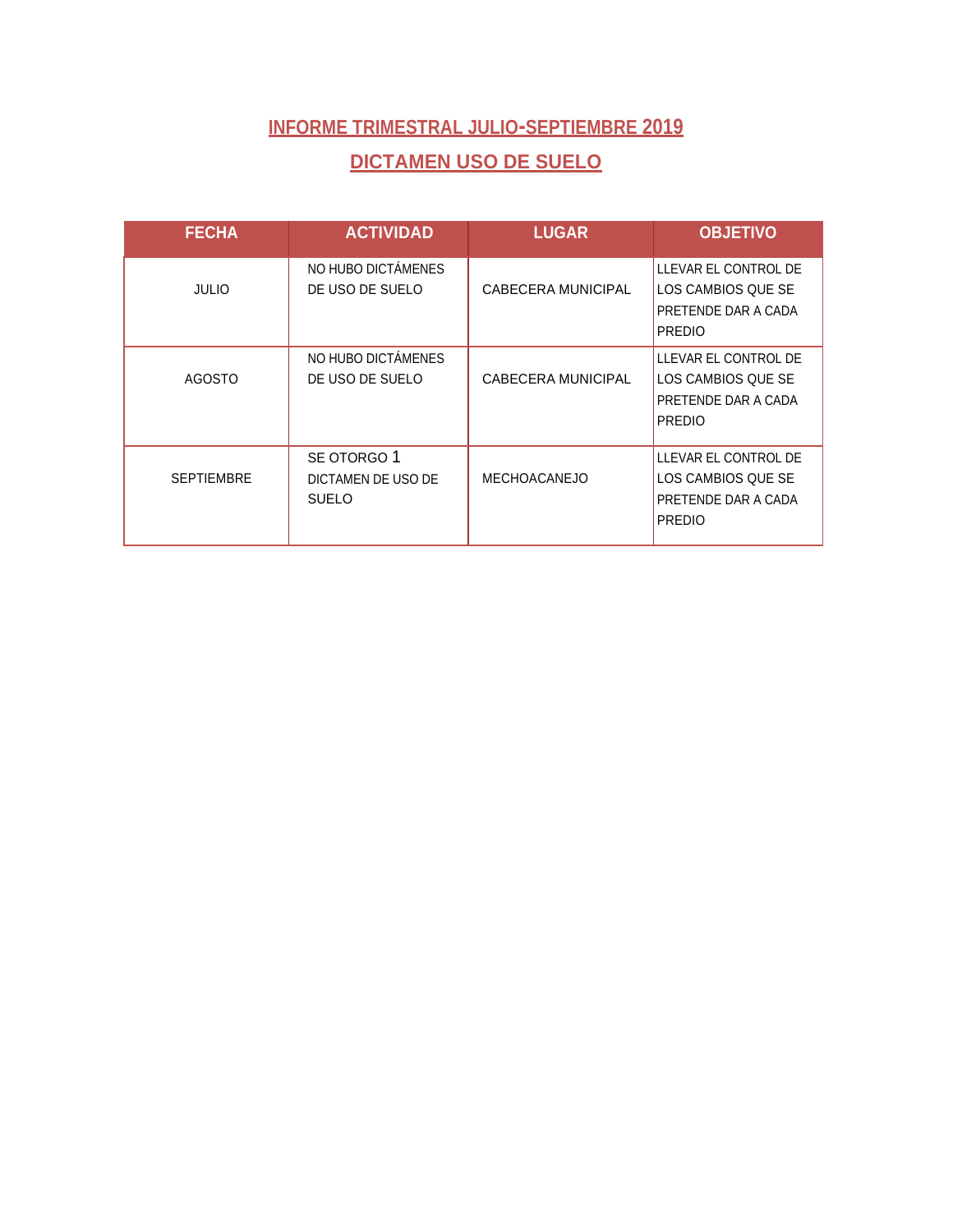# **INFORME TRIMESTRAL JULIO-SEPTIEMBRE 2019 ALINEAMIENTO Y NÚMERO OFICIAL**

| <b>FECHA</b>      | <b>ACTIVIDAD</b>       | <b>LUGAR</b>       | <b>OBJETIVO</b>        |
|-------------------|------------------------|--------------------|------------------------|
|                   | SE OTORGO 1            |                    | LLEVAR EL CONTROL DE   |
| <b>JULIO</b>      | <b>ALINEAMIENTO Y</b>  | CABECERA MUNICIPAL | LA NOMENCLATURA Y      |
|                   | NUMERO OFICIAL         |                    | TENER EL DESARROLLO    |
|                   |                        |                    | DE LA CIUDAD DE UNA    |
|                   |                        |                    | <b>MANERA ORDENADA</b> |
|                   | NO HUBO                |                    | LLEVAR EL CONTROL DE   |
| <b>AGOSTO</b>     | <b>ALINEAMIENTOS Y</b> | CABECERA MUNICIPAL | LA NOMENCLATURA Y      |
|                   | NUMEROS OFICIALES      |                    | TENER EL DESARROLLO    |
|                   |                        |                    | DE LA CIUDAD DE UNA    |
|                   |                        |                    | <b>MANERA ORDENADA</b> |
|                   | NO HUBO                |                    | LLEVAR EL CONTROL DE   |
| <b>SEPTIEMBRE</b> | ALINEAMIENTOS Y        | CABECERA MUNICIPAL | LA NOMENCLATURA Y      |
|                   | NUMEROS OFICIALES      |                    | TENER EL DESARROLLO    |
|                   |                        |                    | DE LA CIUDAD DE UNA    |
|                   |                        |                    | <b>MANERA ORDENADA</b> |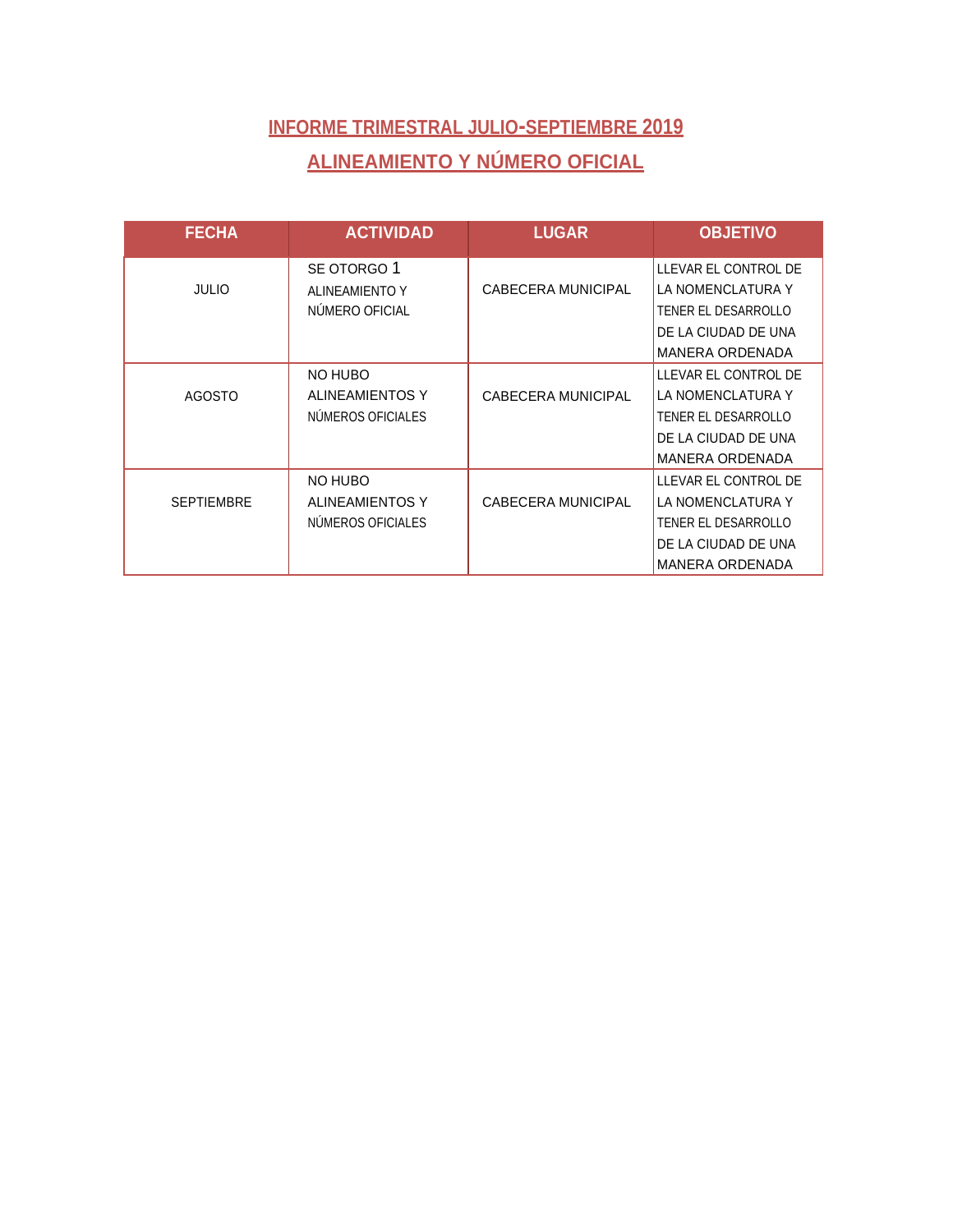# **INFORME TRIMESTRAL JULIO-SEPTIEMBRE 2019 OBRAS PÚBLICAS**

| <b>FECHA</b>      | <b>ACTIVIDAD</b>                                                                                                                                                                                                          | <b>LUGAR</b>                               | <b>OBJETIVO</b>                                                                                                                                                                         |
|-------------------|---------------------------------------------------------------------------------------------------------------------------------------------------------------------------------------------------------------------------|--------------------------------------------|-----------------------------------------------------------------------------------------------------------------------------------------------------------------------------------------|
| <b>JULIO</b>      | SE INICIO OBRA DE<br>PERFORACIÓN DE POZO<br>DE AGUA EN SAN<br>BERNARDO, SE<br>REHABILITÓ EL ACCESO A<br>BELÉN DEL REFUGIO, SE<br>APOYO CON MANO DE<br><b>OBRA A DIVERSAS</b><br><b>ESCUELAS E</b><br><b>INSTITUCIONES</b> | CABECERA MUNICIPAL,                        | DESARROLLAR, APOYAR,<br>GESTIONAR, CONSTRUIR,<br>REHABILITAR Y MEJORAR<br>LA CALIDAD DE VIDA Y<br>LOS SERVICIOS BÁSICOS,<br>SOCIALES Y DE<br>COMUNICACIÓN DE LA<br>POBLACIÓN EN GENERAL |
| <b>AGOSTO</b>     | SE INICIO LA<br>PERFORACIÓN DE POZO<br>DE AGUA EN<br>MECHOACANEJO,<br>CONSTRUCCIÓN DE<br>TANQUE ELEVADO EN<br>SAN MIGUEL, SE APOYO<br>CON MANO DE OBRA A<br><b>DIVERSAS ESCUELAS E</b><br><b>INSTITUCIONES</b>            | CABECERA MUNICIPAL                         | DESARROLLAR, APOYAR,<br>GESTIONAR, CONSTRUIR,<br>REHABILITAR Y MEJORAR<br>LA CALIDAD DE VIDA Y<br>LOS SERVICIOS BÁSICOS,<br>SOCIALES Y DE<br>COMUNICACIÓN DE LA<br>POBLACIÓN EN GENERAL |
| <b>SEPTIEMBRE</b> | AMPLIACIÓN Y<br>REHABILITACIÓN DE RED<br>DE DRENAJES EN<br>COMUNIDADES, MANO<br>DE OBRA A DIVERSAS<br><b>ESCUELAS E</b><br><b>INSTITUCIONES</b>                                                                           | CABECERA MUNICIPAL Y<br><b>COMUNIDADES</b> | DESARROLLAR, APOYAR,<br>GESTIONAR, CONSTRUIR,<br>REHABILITAR Y MEJORAR<br>LA CALIDAD DE VIDA Y<br>LOS SERVICIOS BÁSICOS,<br>SOCIALES Y DE<br>COMUNICACIÓN DE LA<br>POBLACIÓN EN GENERAL |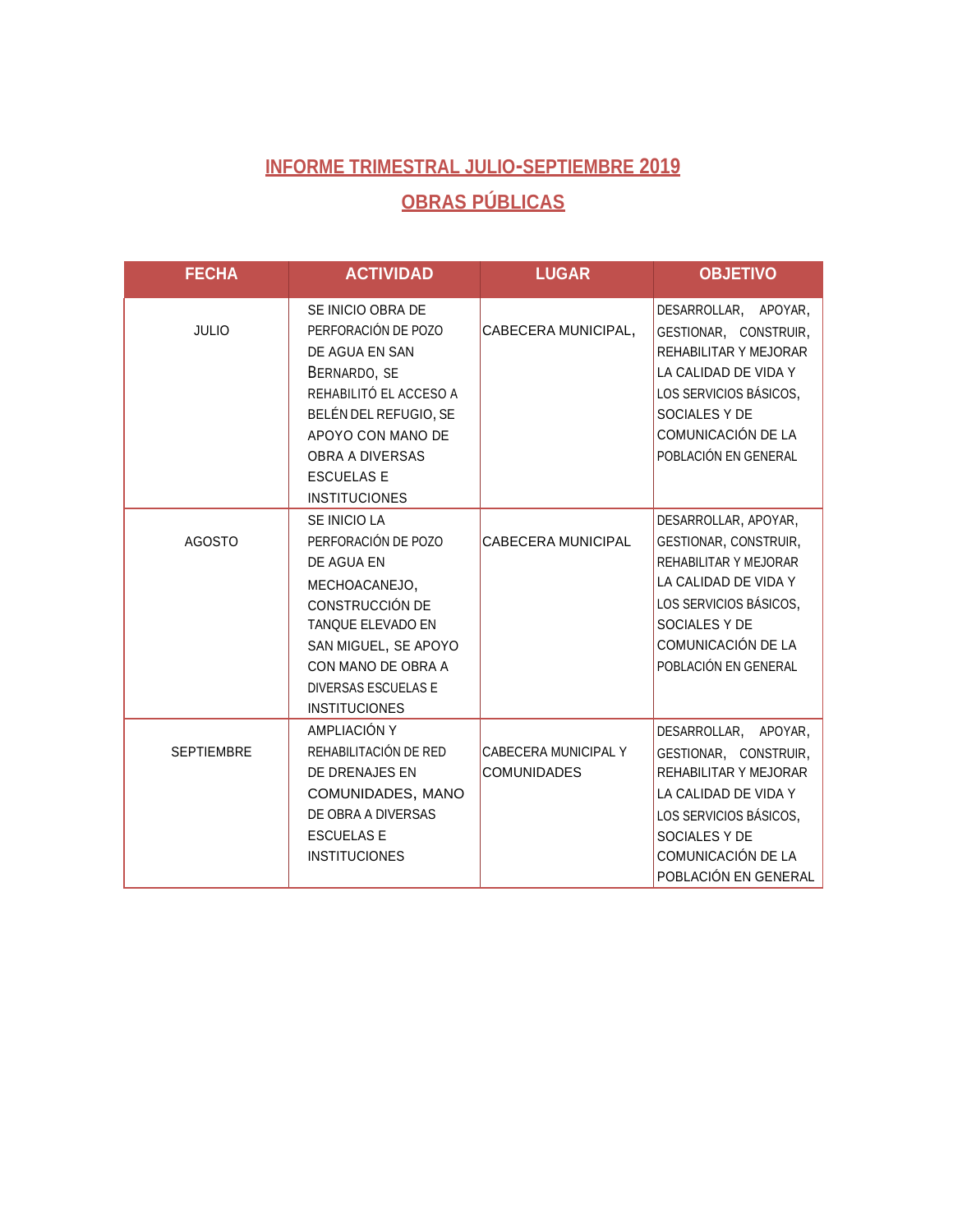#### **CAMINOS RURALES**

| <b>FECHA</b>      | <b>ACTIVIDAD</b>                                                                                                                   | <b>LUGAR</b>                                                                        | <b>OBJETIVO</b>                                                                                                                                                           |
|-------------------|------------------------------------------------------------------------------------------------------------------------------------|-------------------------------------------------------------------------------------|---------------------------------------------------------------------------------------------------------------------------------------------------------------------------|
| <b>JULIO</b>      | SE COMENZÓ A DAR<br><b>MANTENIMIENTO A</b><br>CAMINO DE GAVILÁN DE<br>ARRIBA, GAVILÁN DE<br>ABAJO, AJOJUCAR Y LAS<br><b>FLORES</b> | GAVILÁN DE ARRIBA Y<br><b>ABAJO</b>                                                 | LOGRAR QUE SE<br><b>REDUZCAN TIEMPOS Y</b><br><b>GASTOS A LOS HABITANTES</b><br>DE LAS COMUNIDADES, AL<br><b>TRASLADAR LA</b><br>PRODUCCIÓN AGRÍCOLA Y<br>GANADERA        |
| <b>AGOSTO</b>     | SE DIO MANTENIMIENTO<br>A TRAMO LA CALERA-SAN<br><b>ANTONIO-</b><br>MECHOACANEJO,<br>CAMINO A CALERITA, Y<br>CAMINO AL ROSARIO     | LA CALERA, SAN<br>ANTONIO,<br>MECHOACANEJO,<br>CALERITA, EL ROSARIO                 | LOGRAR QUE SE<br>REDUZCAN TIEMPOS Y<br><b>GASTOS A LOS HABITANTES</b><br>DE LAS COMUNIDADES, AL<br><b>TRASLADAR LA</b><br>PRODUCCIÓN AGRÍCOLA Y<br>GANADERA               |
| <b>SEPTIEMBRE</b> | SE DIO MANTENIMIENTO<br>A CAMINO AL BARRIO,<br>SAN ISIDRO, EL SAUCITO<br>Y CAÑADAS, SE<br>CONTINUO CON CAMINO<br>A LOS GAVILANES   | CABECERA MUNICIPAL,<br>SAN ISIDRO, EL SAUCITO,<br>CAÑADAS Y LOS<br><b>GAVILANES</b> | LOGRAR QUE SE<br><b>REDUZCAN TIEMPOS Y</b><br><b>GASTOS A LOS HABITANTES</b><br>DE LAS COMUNIDADES, AL<br><b>TRASLADAR LA</b><br>PRODUCCIÓN AGRÍCOLA Y<br><b>GANADERA</b> |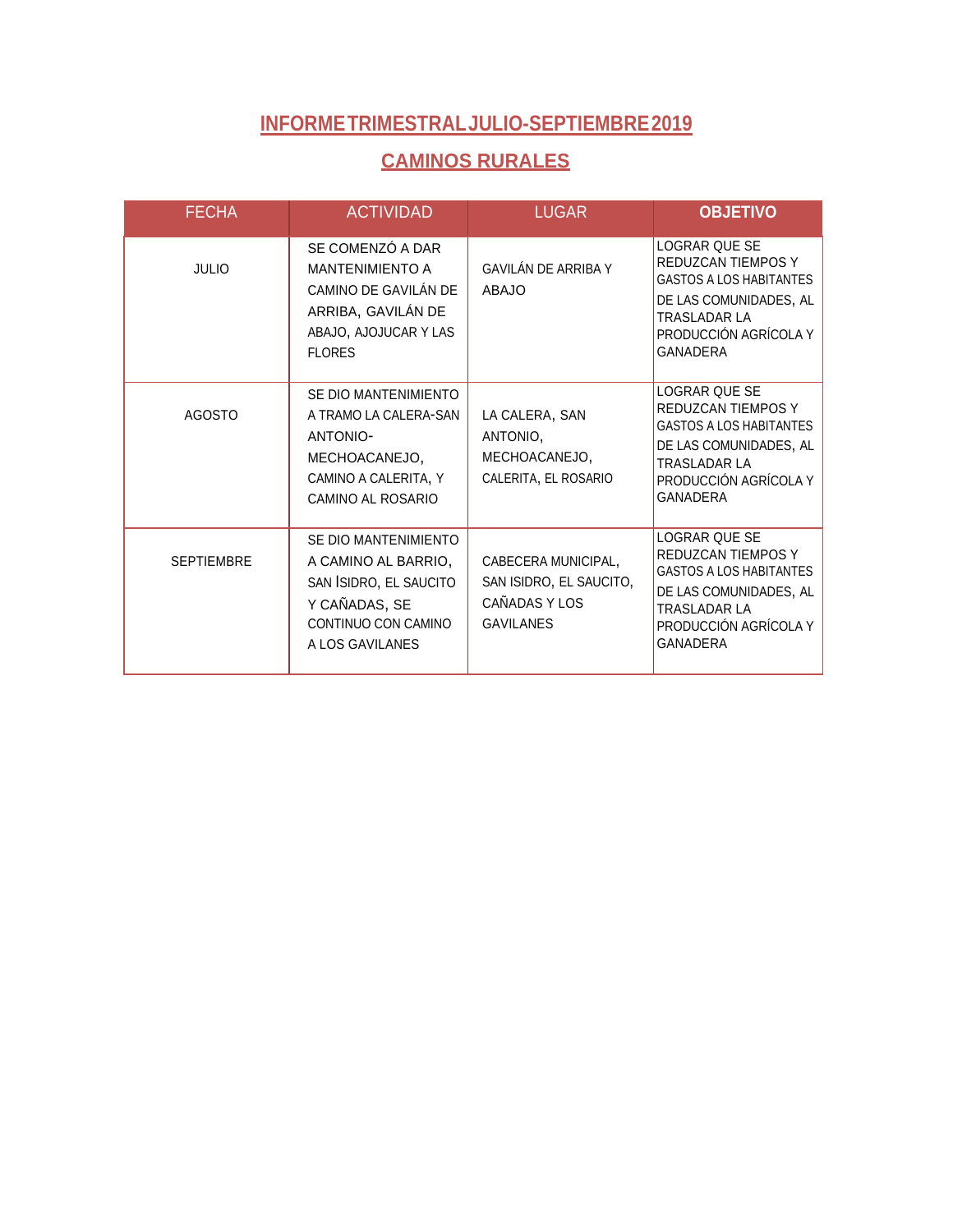### **ALUMBRADO PÚBLICO**

| <b>FECHA</b>      | <b>ACTIVIDAD</b>                                                                                                                                         | <b>LUGAR</b>                                | <b>OBJETIVO</b>                                             |
|-------------------|----------------------------------------------------------------------------------------------------------------------------------------------------------|---------------------------------------------|-------------------------------------------------------------|
| <b>JULIO</b>      | SE DIO MANTENIMIENTO<br>A 198 LUMINARIAS, SE<br><b>INSTALARON 6</b><br>LUMINARIAS NUEVAS,<br><b>INSTALACIÓN DE 1</b><br>REFLECTOR Y 5<br>LÁMPARAS NUEVAS | CABECERA MUNICIPAL, Y<br><b>COMUNIDADES</b> | <b>TENER BUENA</b><br>ILUMINACIÓN EN TODO<br>EL MUNICIPIO   |
| <b>AGOSTO</b>     | SE DIO MANTENIMIENTO<br>A 285 LUMINARIAS, SE<br><b>INSTALARON 6</b><br>LUMINARIAS NUEVAS Y 3<br><b>REFLECTORES</b>                                       | CABECERA MUNICIPAL Y<br><b>COMUNIDADES</b>  | <b>TENER BUENA</b><br>ILUMINACIÓN EN TODO<br>EL MUNICIPIO   |
| <b>SEPTIEMBRE</b> | SE DIO MANTENIMIENTO<br>A 219 LUMINARIAS, SE<br><b>INSTALARON 4</b><br>LUMINARIAS NUEVAS                                                                 | CABECERA MUNICIPAL Y<br><b>COMUNIDADES</b>  | <b>TENER BUENA</b><br>ILUMINACIÓN EN EL<br><b>MUNICIPIO</b> |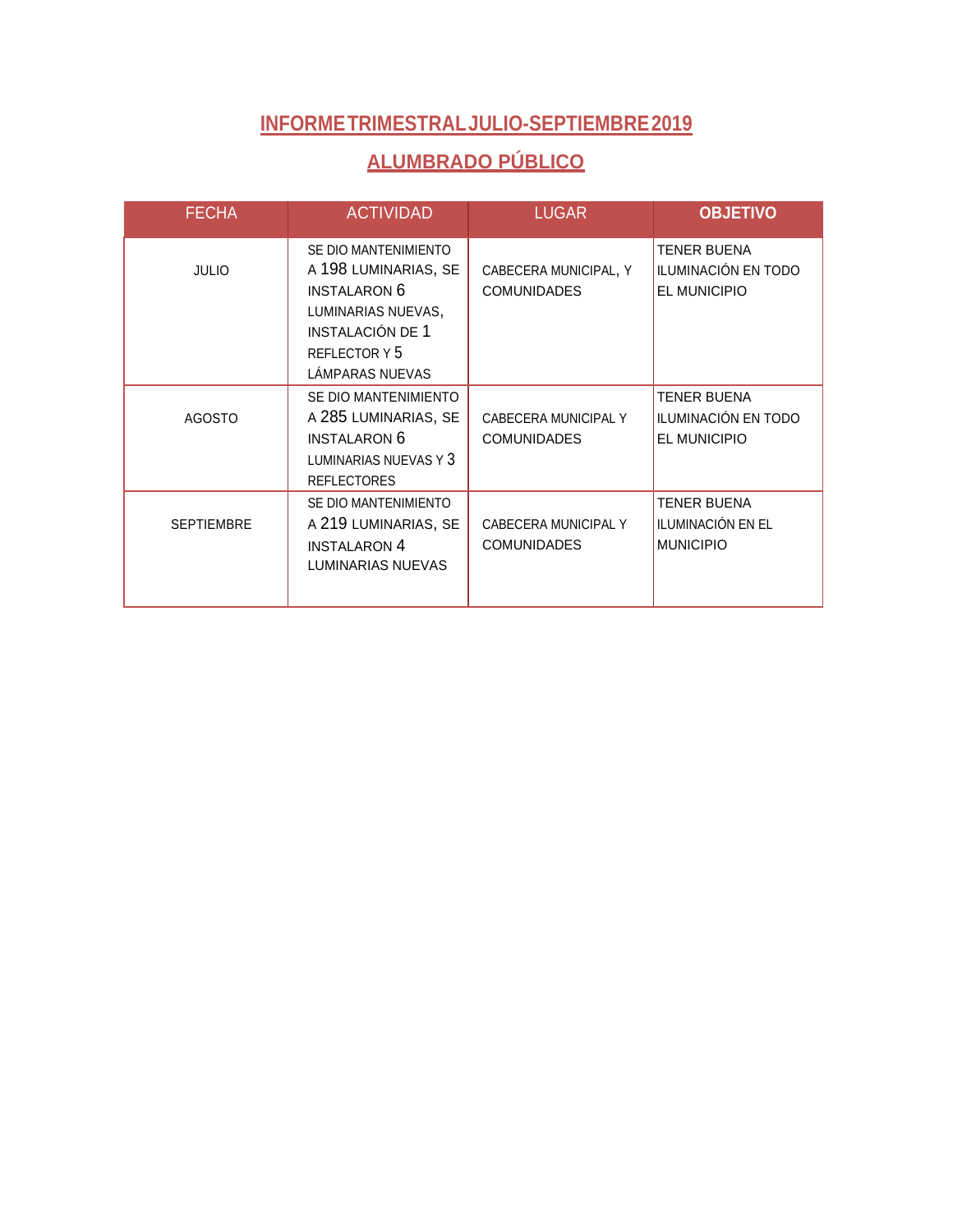# **INFORMETRIMESTRALJULIO-SEPTIEMBRE2019 ASEO PÚBLICO**

| <b>FECHA</b>      | <b>ACTIVIDAD</b>                                                                                                                                | <b>LUGAR</b>                               | <b>OBJETIVO</b>                                                        |
|-------------------|-------------------------------------------------------------------------------------------------------------------------------------------------|--------------------------------------------|------------------------------------------------------------------------|
| <b>JULIO</b>      | SE INSTALARON 17<br>TAMBOS PARA BASURA,<br>2 CONTENEDORES Y SE<br>ENTREGARON<br>UNIFORMES PARA EL<br>PERSONAL Y BOTIQUINES<br>PARA LOS CAMIONES | CABECERA MUNICIPAL Y<br><b>COMUNIDADES</b> | <b>MANTENER LA CIUDAD</b><br>LIMPIA Y CONSERVAR<br><b>BUENA IMAGEN</b> |
| <b>AGOSTO</b>     | SE INSTALARON 11<br>TAMBOS PARA BASURA                                                                                                          | CABECERA MUNICIPAL Y<br><b>COMUNIDADES</b> | <b>MANTENER LA CIUDAD</b><br>LIMPIA Y CONSERVAR<br><b>BUENA IMAGEN</b> |
| <b>SEPTIEMBRE</b> | SE INSTALARON 15<br>TAMBOS Y 1<br><b>CONTENEDOR PARA</b><br><b>BASURA</b>                                                                       | CABECERA MUNICIPAL Y<br><b>COMUNIDADES</b> | <b>MANTENER LA CIUDAD</b><br>LIMPIA Y CONSERVAR<br><b>BUENA IMAGEN</b> |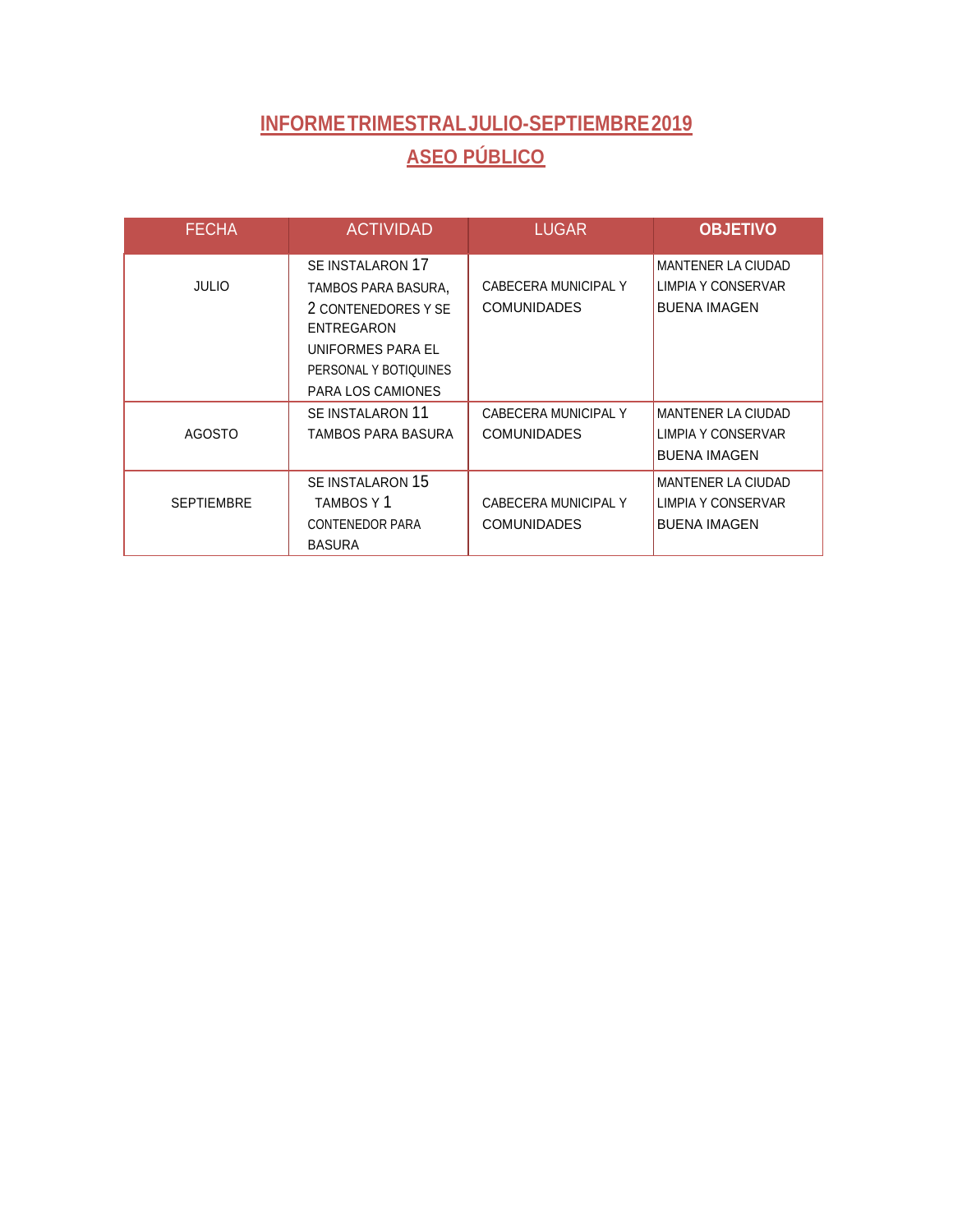### **PARQUES Y JARDINES**

| <b>FECHA</b>      | <b>ACTIVIDAD</b>                                                                                                              | <b>LUGAR</b>                               | <b>OBJETIVO</b>                                                                                              |
|-------------------|-------------------------------------------------------------------------------------------------------------------------------|--------------------------------------------|--------------------------------------------------------------------------------------------------------------|
| <b>JULIO</b>      | SE REALIZO<br><b>MANTENIMIENTO DE12</b><br><b>ESPACIOS PÚBLICOS</b><br>(PLAZAS, PARQUES,<br>CAMELLONES,<br>JARDINERAS)        | CABECERA MUNICIPAL Y<br><b>COMUNIDADES</b> | PROPORCIONAR A LA<br>POBLACIÓN ESPACIOS<br><b>DIGNOS MEDIANTE LA</b><br>PODA DE CÉSPED,<br>PLANTAS Y ARBOLES |
| <b>AGOSTO</b>     | <b>SE REALIZO</b><br><b>MANTENIMIENTO DE12</b><br><b>ESPACIOS PÚBLICOS</b><br>(PLAZAS, PARQUES,<br>CAMELLONES,<br>JARDINERAS) | CABECERA MUNICIPAL Y<br><b>COMUNIDADES</b> | PROPORCIONAR A LA<br>POBLACIÓN ESPACIOS<br><b>DIGNOS MEDIANTE LA</b><br>PODA DE CÉSPED,<br>PLANTAS Y ARBOLES |
| <b>SEPTIEMBRE</b> | SE REALIZO<br><b>MANTENIMIENTO DE13</b><br><b>ESPACIOS PÚBLICOS</b><br>(PLAZAS, PARQUES,<br>CAMELLONES,<br>JARDINERAS)        | CABECERA MUNICIPAL Y<br><b>COMUNIDADES</b> | PROPORCIONAR A LA<br>POBLACIÓN ESPACIOS<br><b>DIGNOS MEDIANTE LA</b><br>PODA DE CÉSPED,<br>PLANTAS Y ARBOLES |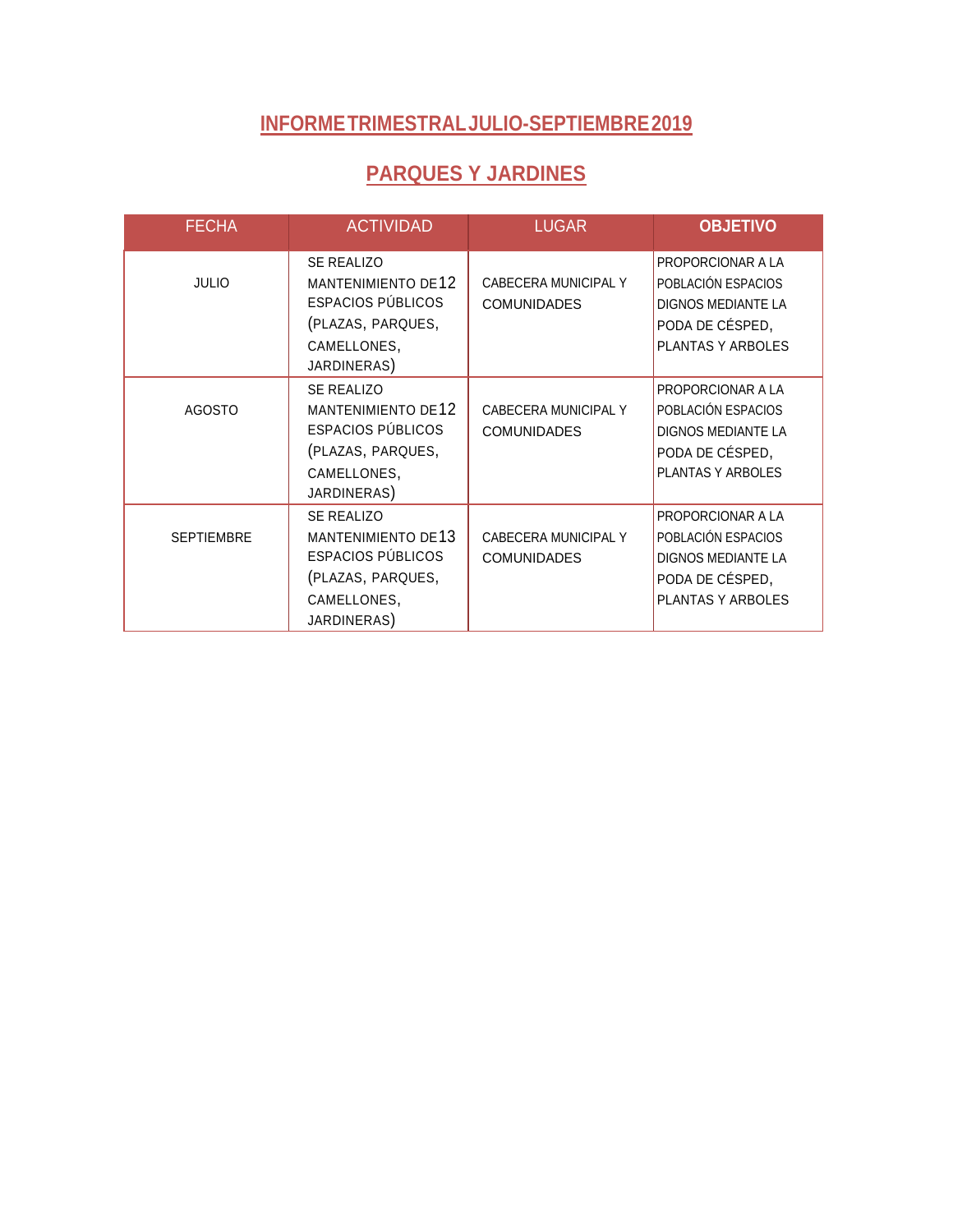#### **RASTRO MUNICIPAL**

| <b>FECHA</b>      | <b>ACTIVIDAD</b>                                          | <b>LUGAR</b>              | <b>OBJETIVO</b>                                                                                                                                                                                              |
|-------------------|-----------------------------------------------------------|---------------------------|--------------------------------------------------------------------------------------------------------------------------------------------------------------------------------------------------------------|
| <b>JULIO</b>      | SE SACRIFICARON 93<br>ANIMALES BOVINOS Y<br>1353 PORCINOS | <b>CABECERA MUNICIPAL</b> | <b>PROPORCIONAR</b><br><b>INSTALACIONES</b><br>ADECUADAS PARA EL<br>SACRIFICIO DE ANIMALES<br><b>MEDIANTE LOS</b><br>PROCEDIMIENTOS MÁS<br><b>CONVENIENTES PARA EL</b><br>CONSUMO DE LA<br>POBLACIÓN.        |
| <b>AGOSTO</b>     | SE SACRIFICARON 87<br>ANIMALES BOVINOS Y<br>1328 PORCINOS | CABECERA MUNICIPAL        | <b>PROPORCIONAR</b><br><b>INSTALACIONES</b><br>ADECUADAS PARA EL<br>SACRIFICIO DE ANIMALES<br><b>MEDIANTE LOS</b><br>PROCEDIMIENTOS MÁS<br><b>CONVENIENTES PARA EL</b><br><b>CONSUMO DE LA</b><br>POBLACIÓN. |
| <b>SEPTIEMBRE</b> | SE SACRIFICARON 66<br>ANIMALES BOVINOS Y<br>1161 PORCINOS | <b>CABECERA MUNICIPAL</b> | <b>PROPORCIONAR</b><br><b>INSTALACIONES</b><br>ADECUADAS PARA EL<br>SACRIFICIO DE ANIMALES<br><b>MEDIANTE LOS</b><br>PROCEDIMIENTOS MÁS<br><b>CONVENIENTES PARA EL</b><br><b>CONSUMO DE LA</b><br>POBLACIÓN. |